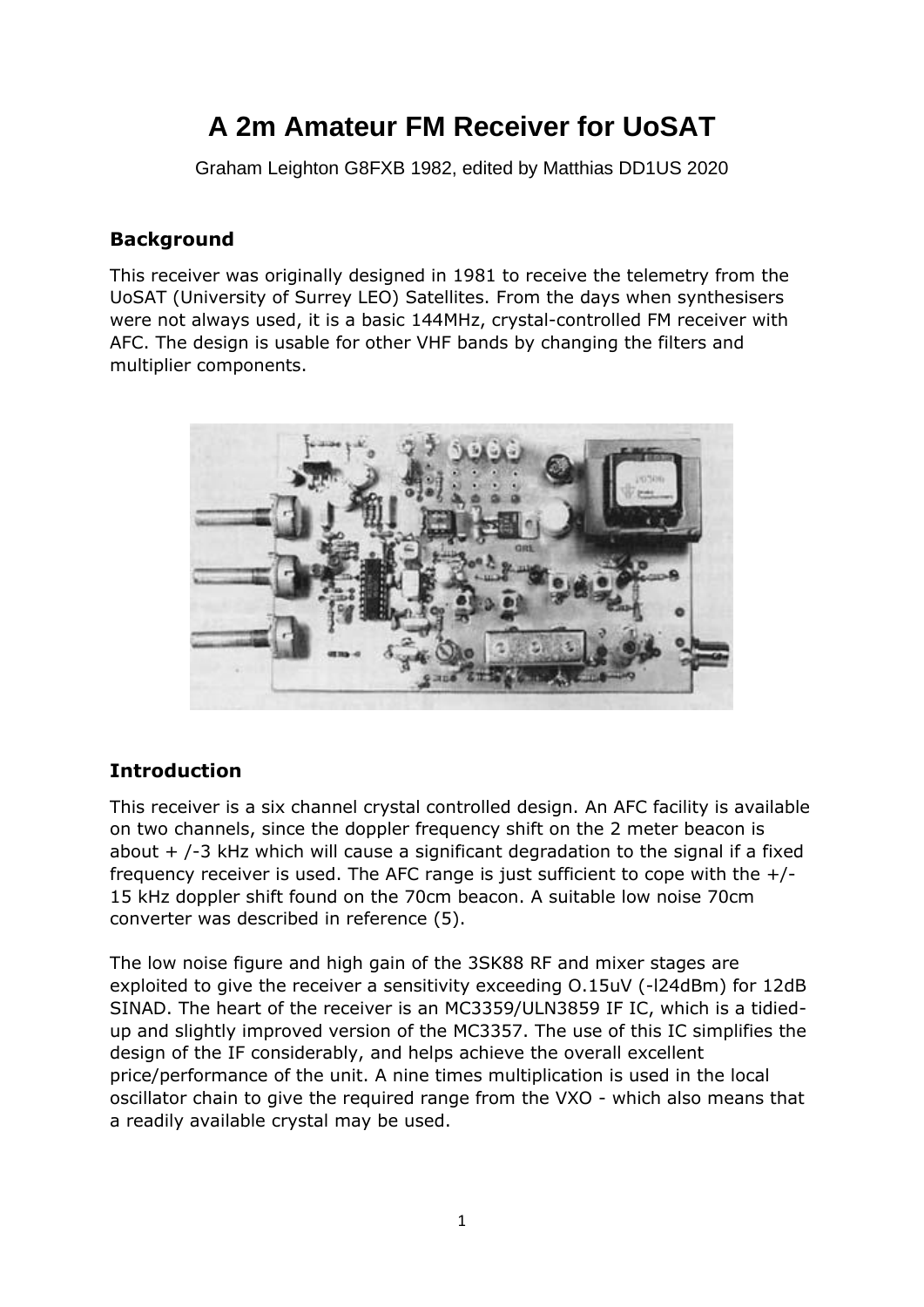# **Circuit Description**

#### **RF Stages**

The RF and mixer stages, Q1 and Q2 are similar to the 2m converter design described in Ref (I), except that the local oscillator is injected to the source of the mixer. This method produces a more stable mixer with improved intermodulation characteristics.

### **IF Section**

The drain of Q2 is tuned to 10.7 MHz by TI, which also matches the mixer to the crystal filter. The output of the filter is the same impedance as that found at the input to ICI (pin 18). The high sensitivity and impedance at this point (about 5uV for 12dB SINAD and 3k respectively) may be demonstrated by the ready reception of shortwave signals if you place your finger near pin 18. The double balanced mixer converts the 10.7 MHz signal to the second IF at 455 kHz. A Colpitts oscillator is provided in Id, which in this case is crystal controlled by X7. The output at pin 3 has a 1k8 impedance which matches directly to a ceramic filter. Most of the gain of the IC is at 455 kHz in the limiting amplifier, and the input to this stage is also matched to the filter impedance. The amplitude limited FM signal is demodulated using a quadrature detector, and the recovered audio is filtered by R12, C23, C24 and C26 to give the desired response. Unfiltered audio is fed to a bandpass filter formed by an inverting op-amp at pins 12/13 and RI I, R8, CIS. C16. Any noise above the normal audio range, present in the absence of signal, is selected, amplified and then detected by the combination of DI and C14. The squelch sensitivity is adjusted by varying the bias fed via R9 to the squelch detector input. A level of 0V7 at pin 14 will activate the squelch detector causing pin 15 to be open circuit and pin 16 to be grounded via pin 17. Shorting the audio at the top of RV4 mutes the receiver. The ubiquitous TDA2002 is used as the audio power amplifier

#### **AFC & Local Oscillator**

About +2dBm is required at 133.3 to 135.3 MHz as local oscillator. Q3 forms a Colpitts oscillator at about 14 MHz. The frequencies of the crystals are trimmed either manually (by C34-37) or by the AFC voltage via D2 and D3. T3 and 14 select the third harmonic of the crystal frequency. Q4 triples again and its output is tuned by T5 at the LO frequency. T6 forms the rest of the filter and matches the output to Q2. A high multiplication factor is needed to allow sufficient range to be extracted from the VXO. Despite the nine times multiplication, the output at 16 is very clean because of the use of double tuned filters 13/14 and T5/6. The AFC voltage derived from pin II of ICI is scaled by 1C3 and added to an offset which is set by adjusting RV2 97 this allows the receive centre frequency to be adjusted. Manual tuning is available if the input of 1C3 (pin 2) is connected to a fixed bias source, which is set by RV3.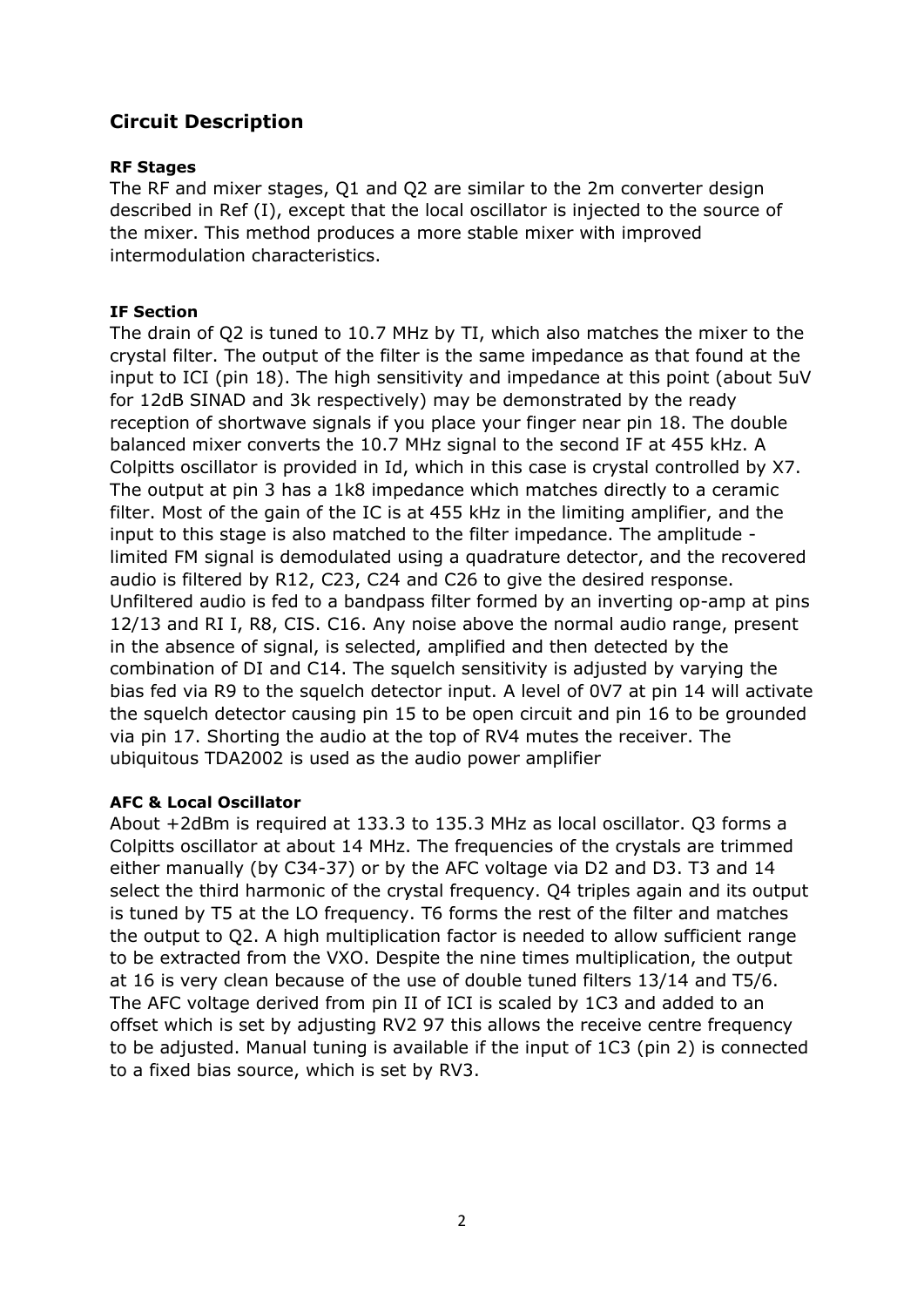# **Circuit Diagram**

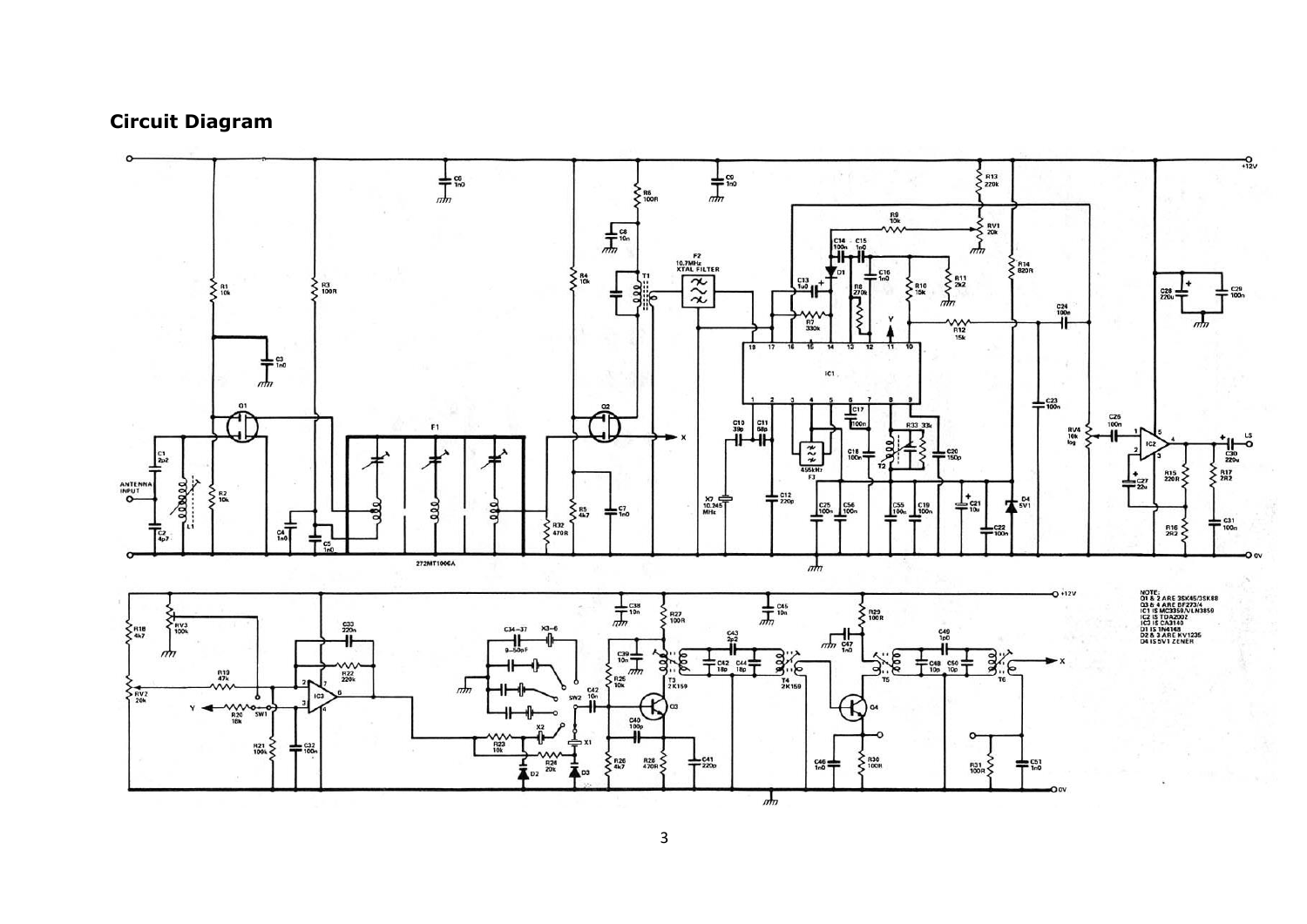**PCB-Layout Track Side**

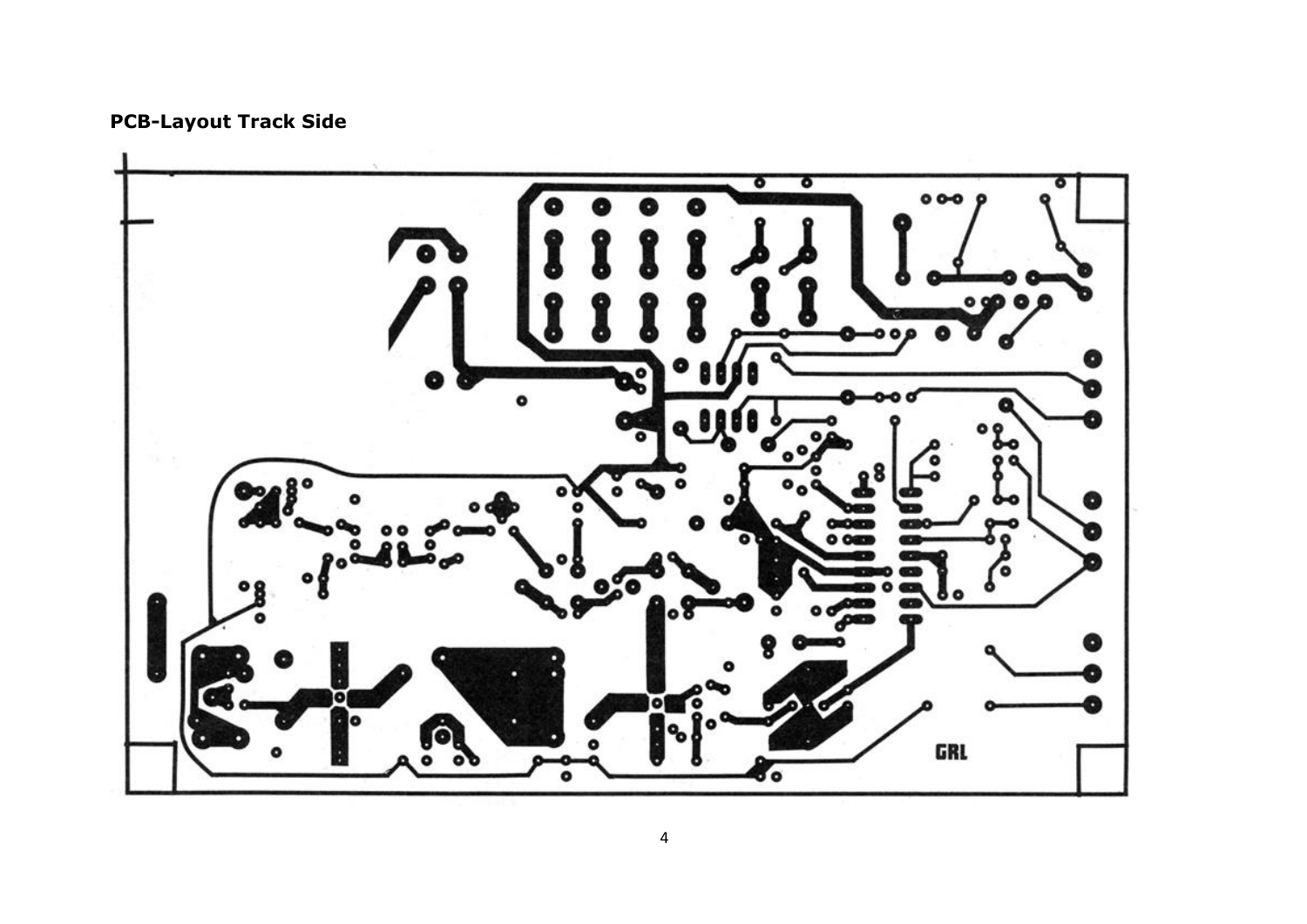



5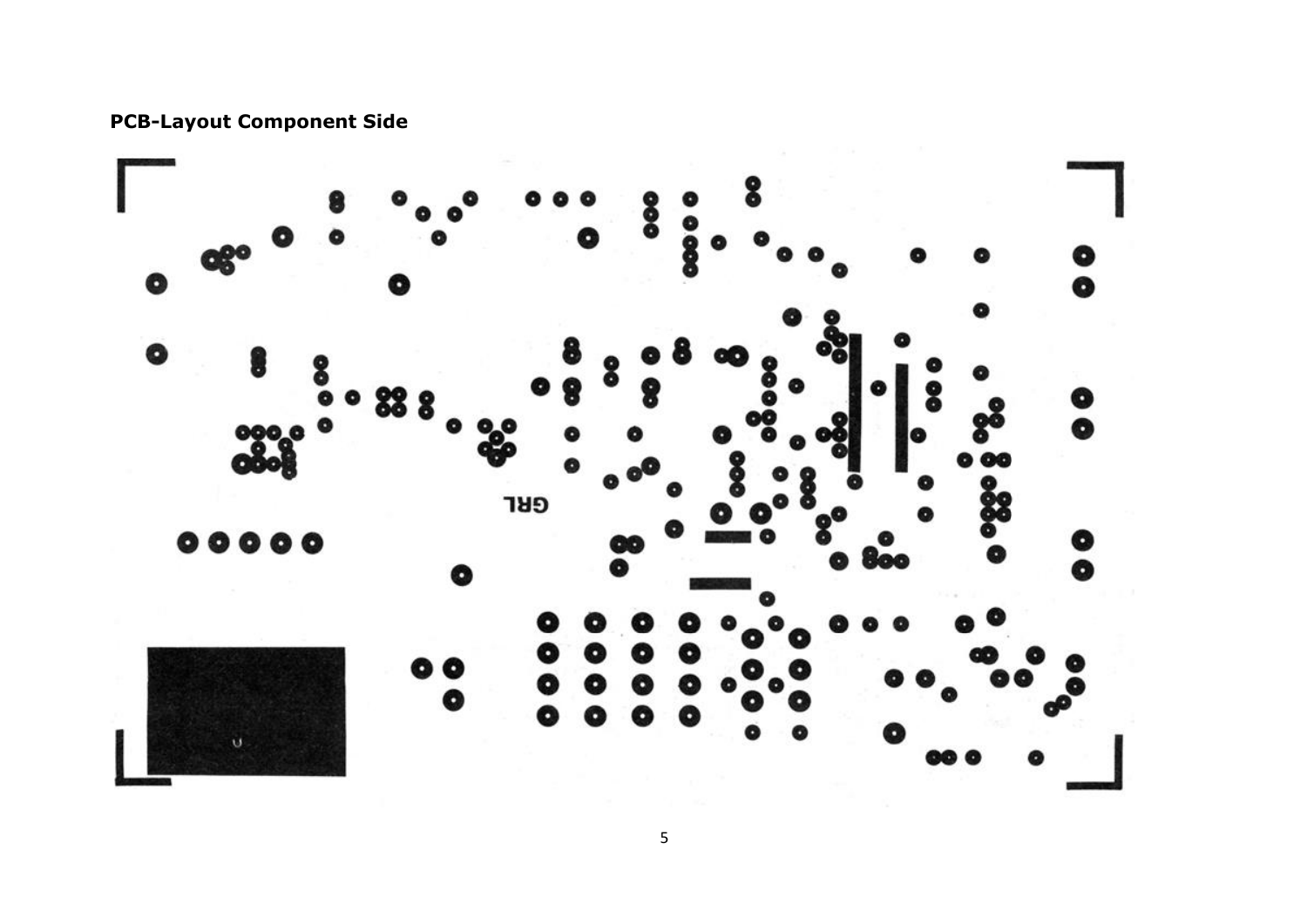# **Component Overlay**



6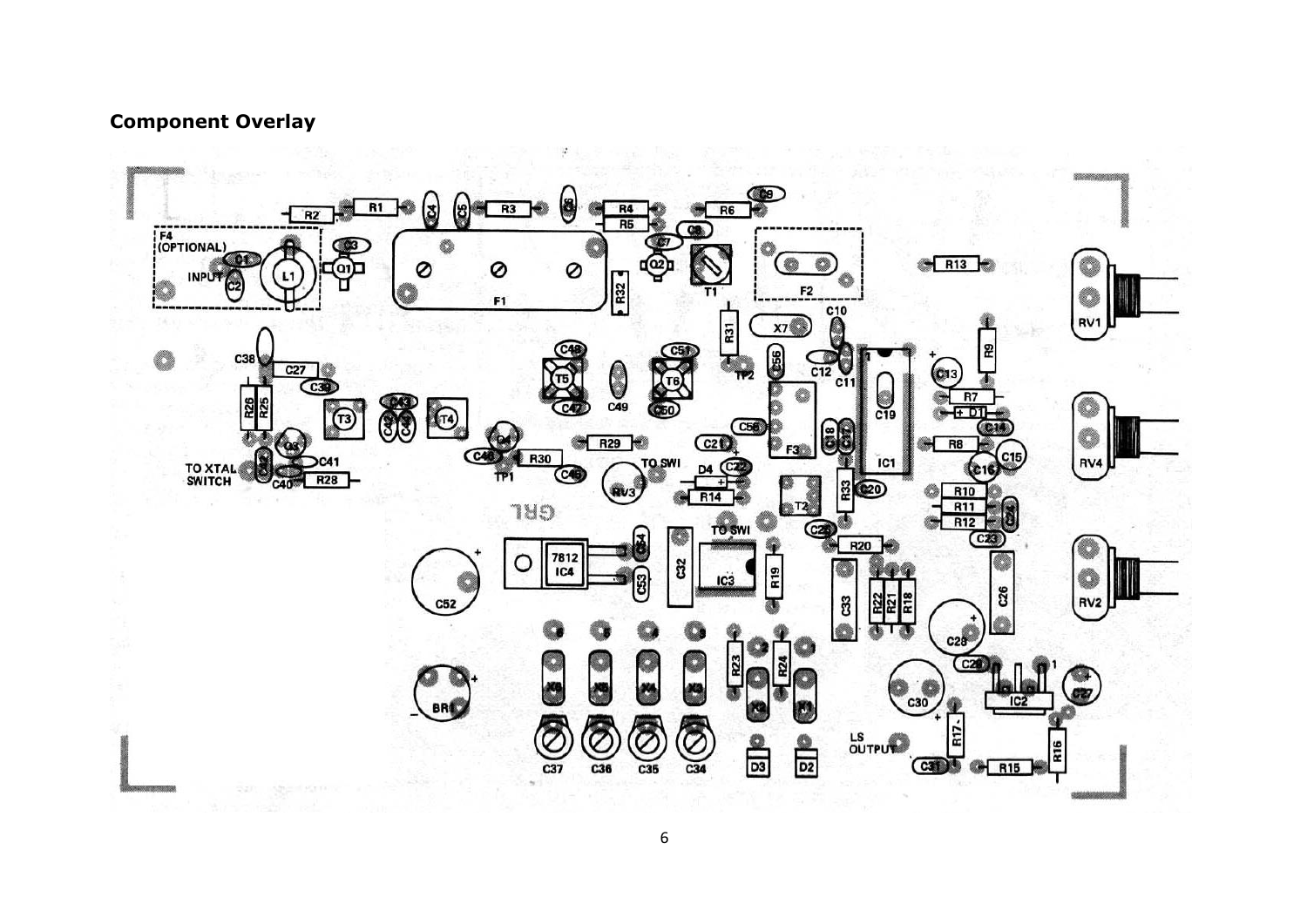#### **Components list**

| <b>COMPONENTS LIST</b>                                               |                         | C40                                                                                       | 100p ceramic                                                    |
|----------------------------------------------------------------------|-------------------------|-------------------------------------------------------------------------------------------|-----------------------------------------------------------------|
| <b>Resistors</b>                                                     |                         | $C_{42,44}$                                                                               | 18p ceramic                                                     |
| R1, 2, 4, 9, 23, 24, 25<br>R3, 6, 27, 29, 30, 31<br>R5, 26, 18<br>R7 | 10k                     | 48,50                                                                                     | 10p cermamic                                                    |
|                                                                      | 100R                    | C49                                                                                       | 1p0 ceramic                                                     |
|                                                                      | 4k7                     | <b>Semiconductors</b>                                                                     |                                                                 |
|                                                                      | 330k                    |                                                                                           |                                                                 |
| R8                                                                   | 270k                    | $^{Q1,2}_{Q3,4}$                                                                          | 3SK45/3SK88<br>BF273/BF274                                      |
| R <sub>10</sub> ,12                                                  | 15k                     |                                                                                           |                                                                 |
|                                                                      | 2k2                     |                                                                                           | MC3359/U-                                                       |
| R <sub>11</sub><br>R <sub>13</sub> ,22                               | 220k                    |                                                                                           | LN3859                                                          |
|                                                                      | 820R                    | $_{1C3}^{1C2}$                                                                            | <b>TDA2002</b>                                                  |
| $R14$<br>$R15$<br>$R16,17$                                           | 220R                    |                                                                                           | CA3140                                                          |
|                                                                      | 2R2                     | D1                                                                                        | IN4148                                                          |
| R <sub>19</sub>                                                      | 47k                     | D2,3                                                                                      | <b>BB109</b>                                                    |
| R <sub>20</sub>                                                      | 18k                     | D <sub>4</sub>                                                                            | 5V1 400mW                                                       |
| R <sub>21</sub>                                                      | 100k                    |                                                                                           | zener                                                           |
| R <sub>28</sub> ,32                                                  | 470R                    | <b>Coils</b>                                                                              |                                                                 |
| R33                                                                  | 33k                     | L1                                                                                        | S18 green (5.5                                                  |
| <b>Potentiometers</b>                                                |                         |                                                                                           | turns)                                                          |
| RV1,2                                                                | 20k lin                 | $\begin{array}{c} \mathbf{T1} \\ \mathbf{T2} \\ \mathbf{T3,4} \\ \mathbf{T5} \end{array}$ | 119LC30099N                                                     |
| RV3                                                                  | 100k min preset         |                                                                                           | LPCS 4200                                                       |
| RV4                                                                  | 10k log                 |                                                                                           |                                                                 |
|                                                                      |                         |                                                                                           | 200058                                                          |
| <b>Capacitors</b>                                                    |                         |                                                                                           | (4.25/.25 turns)                                                |
|                                                                      | 2p2 ceramic             | T <sub>6</sub>                                                                            | 200027                                                          |
| $C_2^{1,43}$                                                         | 4p7 ceramic             |                                                                                           | (4.25/2.25)                                                     |
| $C3-7,9,46,47,51$                                                    | In0 ceramic             |                                                                                           | turns)                                                          |
|                                                                      | 10n ceramic             | <b>Miscellaneous</b>                                                                      |                                                                 |
| $C_8, 38, 39, 45$<br>$C_{10}$<br>$C_{12}$ , 41                       | 39p ceramic             |                                                                                           |                                                                 |
|                                                                      | 68p ceramic             | $_{\rm F2}^{\rm F1}$                                                                      | 272 MT1006A                                                     |
|                                                                      |                         |                                                                                           | 10.7 MHz                                                        |
| C13                                                                  | 220p ceramic<br>1u0 16V |                                                                                           | 10M15A or                                                       |
|                                                                      | tantalum                |                                                                                           | 10M15D                                                          |
| C14, 17, 18, 19, 22, 25                                              |                         | F3                                                                                        | 455 kHz                                                         |
| 23, 24, 29, 31, 55, 56 100n                                          |                         |                                                                                           | <b>LFH 12S</b>                                                  |
|                                                                      | monolythic              |                                                                                           | <b>SLFD-12</b>                                                  |
| C15                                                                  | In0 polystyrene         | $_{X7}^{X1-6}$                                                                            | as required<br>10.245 MHz                                       |
| C <sub>20</sub>                                                      | 150p ceramic            |                                                                                           |                                                                 |
| C <sub>21</sub>                                                      | 10u 16V                 |                                                                                           |                                                                 |
|                                                                      | electrolytic            |                                                                                           | IC sockets, crystal pin sockets, BNC<br>socket, PCB, Case, etc. |
| C26,32                                                               | 100n                    | <b>POWER SUPPLY</b>                                                                       |                                                                 |
|                                                                      | polystyrene             |                                                                                           |                                                                 |
| C27                                                                  | 22u 16V                 | C53,54<br>C52                                                                             | In0 monolythic                                                  |
|                                                                      | electrolytic            |                                                                                           | 470u 16V                                                        |
| C28,30                                                               | 220u 16V                | BR <sub>1</sub>                                                                           | electrolytic                                                    |
|                                                                      | electrolytic            |                                                                                           | W005 bridge<br>rectifier                                        |
| C <sub>33</sub>                                                      | 220u 16V                |                                                                                           |                                                                 |
|                                                                      | electrolytic            |                                                                                           |                                                                 |
|                                                                      |                         |                                                                                           |                                                                 |
| C34, 35, 36, 37                                                      | 9-50p ceramic           | IC4                                                                                       | 7812                                                            |
|                                                                      | trimmer                 |                                                                                           |                                                                 |

### **Assembly**

Assembly of the PCB is straightforward, but it helps if the following few notes are adhered to. All components that require an earth connection should be soldered to the top of the board. The earth leads on IC1 and 1C3's sockets are bent outwards before soldering. If an SLF-D type filter is used, its earth connectors are made likewise. Fl, T1 /3/4 connections and the earth leads of C42/44/48/50 should be soldered top and bottom. Qi source and the earth track under F2 should be connected through the PCB to the earth plane. C19 must be fitted before IC1's socket.